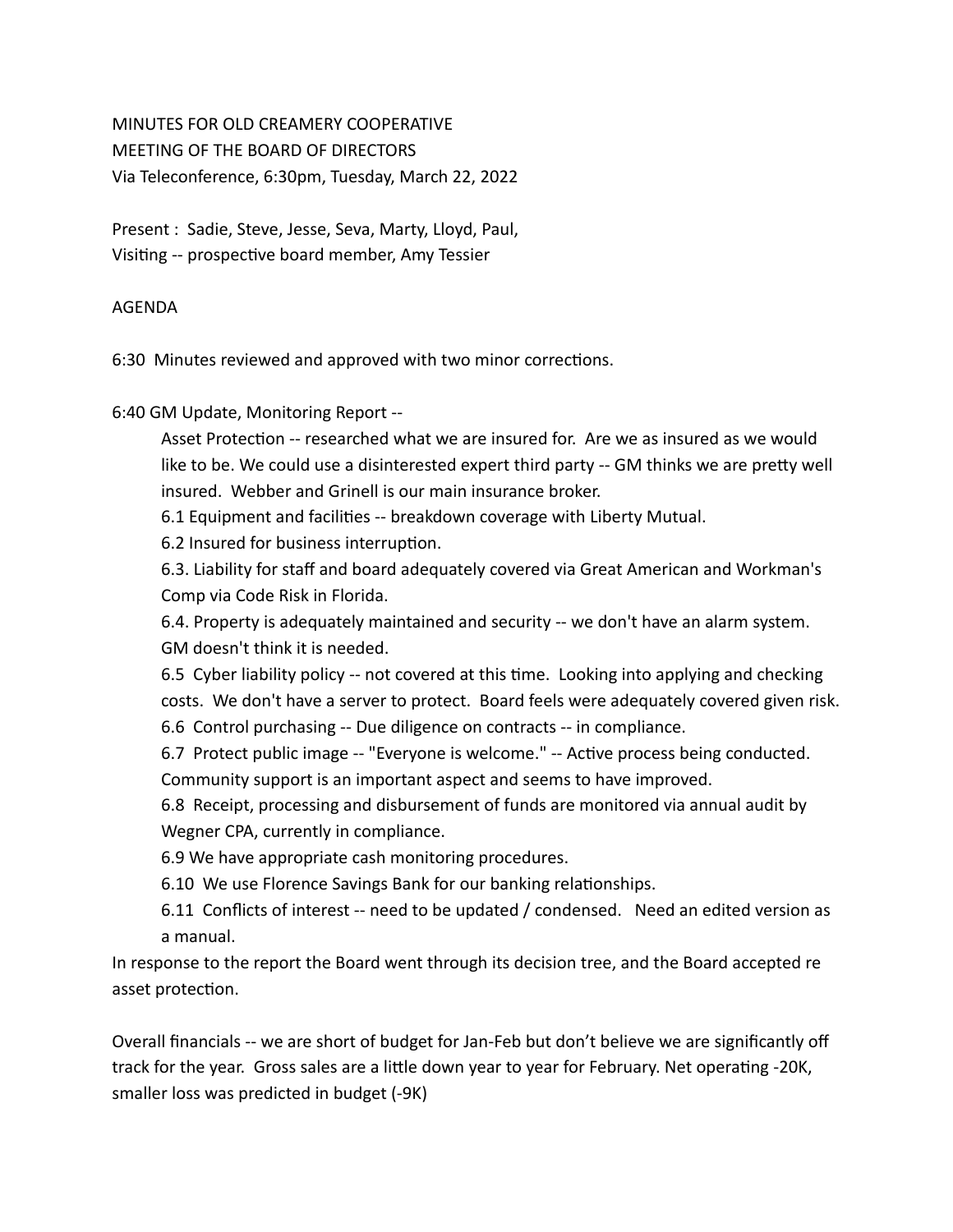Procedures reviewed re masking and check verification, etc.. Personal property tax review by the town -- to be reviewed.

6:55 Finance Committee Report -- has reviewed this year's financials so far, and believe we are on track for our budget all things considered. A capital campaign is in planning. Still awaiting word on a grant application that is pending. Should know about it in 2 - 3 weeks. SBA loan is critical to being in compliance with Florence Bank and being able to borrow from them. We are awaiting word on SBA.

7:00 Board Monitoring Report: Board Job Description -- The material below was reviewed. Board finds itself and the GM to be in compliance with the description. There was discussion of how to best get feedback from GM on board's functioning.

7:15 Annual Meeting Subcommittee – Sunday, April 24<sup>th</sup> via Zoom at 4pm -- On the post cards going out for the annual meeting there will be an opt in for continuing hard copy communication, otherwise people will learn via email. The board will make sure we have all necessary emails. The board will be finalizing the list of candidates for mailing. The board is hoping to be able to announce a capital campaign at the meeting.

Policy regarding staff attendance during executive sessions will be discussed next time.

Next Regular Board Meeting: Tuesday, April 19th, 6:30PM -- hoping to do in person at WCC Parish House

New times and updated guidelines for our board meetings were agreed upon at the last meeting:

The regular board meetings will now be on Tuesdays from 6:30 to 7:45 followed by the executive session.

Each member needs to come prepared having read the GM's monthly reports and read the Board Monitoring Report: Board Job Description. The GM will briefly summarize the current financial reports. Time kept to a minimum so that we can cover all agenda items within the meetin's set timeframe.

7:30 Exec Session --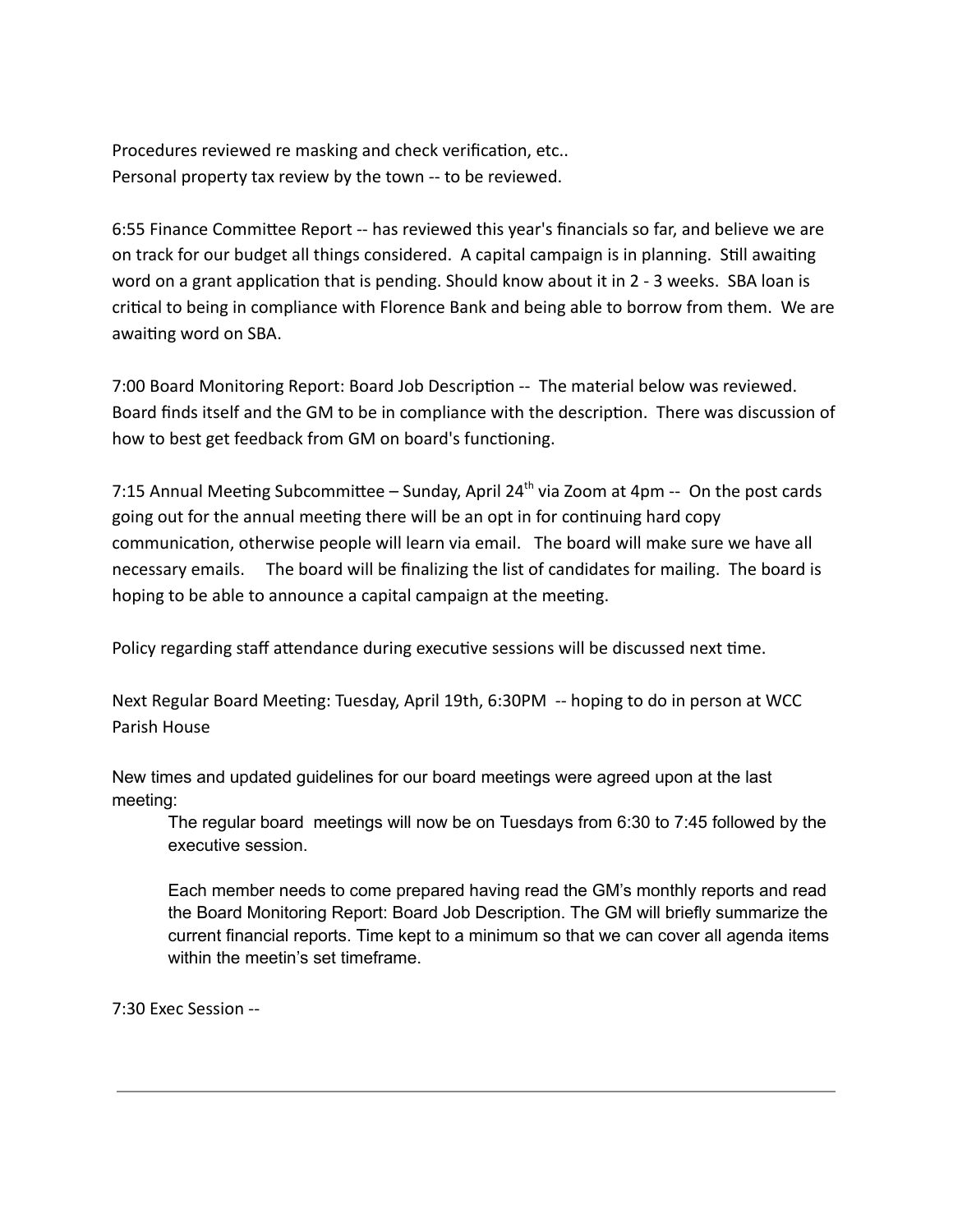## POLICY CATEGORY: Governance Process POLICY TITLE: G2 - Board Job Description

The job of the board is to represent the member-owners in determining and demanding appropriate performance by the Co-op, within the boundaries presented by the bylaws.

Accordingly:

G2.1 The board shall establish lines of communication with member-owners to establish a feedback loop. The board shall educate itself regarding the values held by member-owners and report periodically to the member-owners on the board's activities, decisions, and compliance with board policies on Governance Process (G1-8) and Relationship between Board and General Manager.

G2.2 The board shall enact written policies that guide the Co-op in four areas:

G2.2.1 Ends: what products, effects, benefits, and outcomes will be provided to which recipients at what cost;

G2.2.2 Executive Responsibilities: Constraints on executive authority that establish the boundaries of prudence and ethics within which all executive activity and decisions must take place;

G2.2.3 Governance Process: Specification of how the board conceives, carries out, and monitors its own tasks, as defined in the bylaws and these policies; and

G2.2.4 Relationship of Board and General Manager: How power is delegated and its proper use monitored; the role, authority, and accountability of the general manager role;

G2.3 The board shall hire, compensate, delegate responsibility, and hold accountable the general manager. The board shall ensure, through monitoring and other evaluation methods, that the performance of the general manager accomplishes and is in accord with board policies on Ends and Executive Responsibilies (G2.2.1 and G2.2.2); and